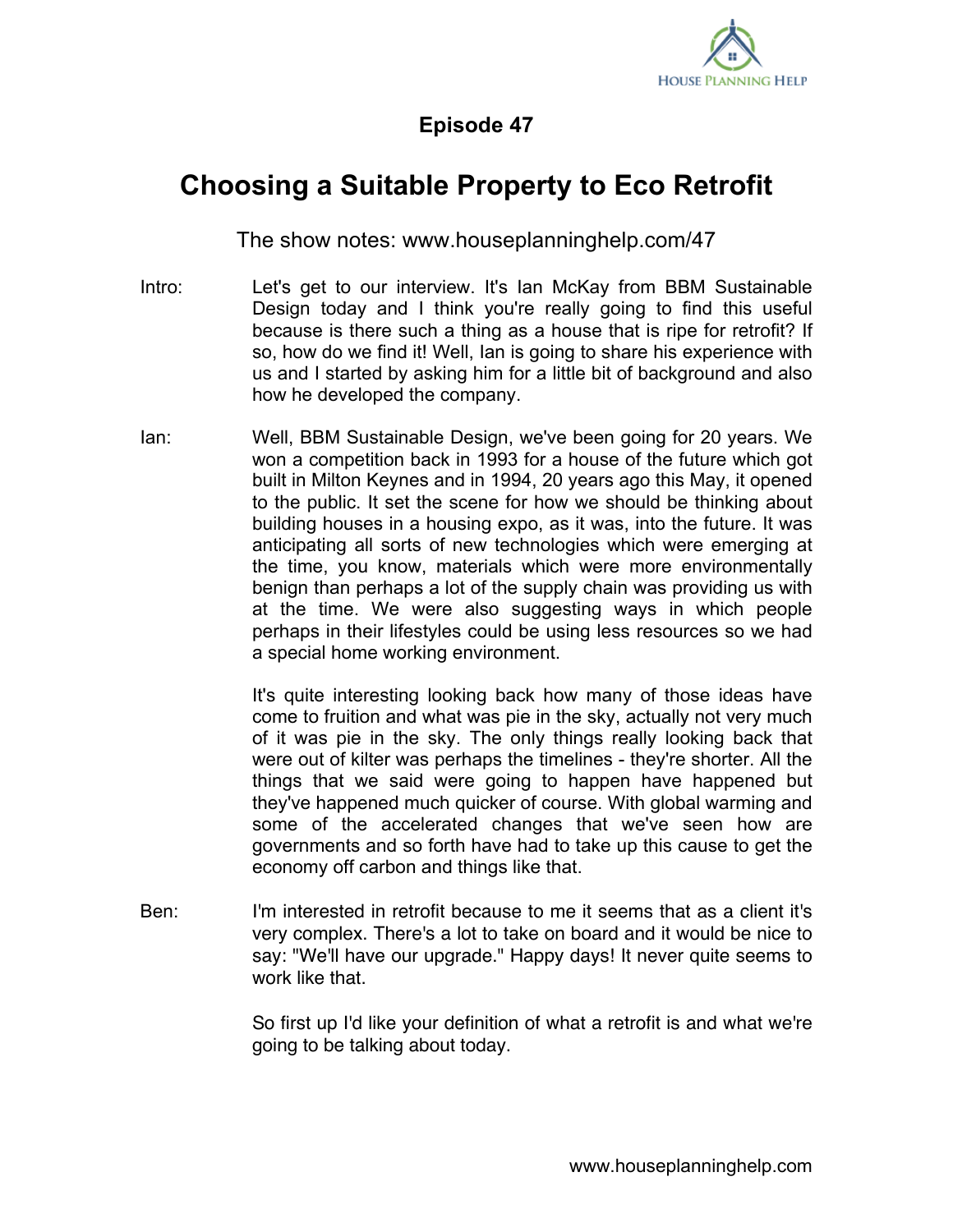

Ian: Yeah, I think that's a good question. It's good to clarify what people mean when they talk about eco retrofit. It's a phrase that people are banding around rather a lot. I mean I've heard low carbon refurbishment

> Basically it's just a way of taking an existing building and reducing its energy demand to make it comfortable during the extremes of weather and so forth. So you are looking at in particular adding insulation to the building or making sure the windows are nice and airtight and insulative in their own right. You're looking at maybe the heating sources, making sure they're as efficient as can be and that's before you start looking at the obviously green things like putting solar panels onto the roof. The key thing is about minimising the energy demand rather than thinking about how you're going to make the energy and that's what we try and aim our eggs at. [Ian laughs.]

Ben: Particularly I'm interested today that you've got me today as a client before I've bought a property that I would like to retrofit. Perhaps it's because I can't find the plot where I would like to build so I am thinking of going down this route.

> So, when I start out . . . We often as clients want a payback in this. I know it doesn't always work exactly like that but are there any considerations that we should have in our mind right at the very beginning of how can we make this so that it can pay back as soon as soon as possible?

Ian: Yeah, that's a really good question because I think if you choose the right building, the right candidate building to start with you're a lot of the way there. A lot of the people are coming to us with very large Victorian buildings out in the countryside. They've got fossil fuel heating . . . You're talking about £7000 or £8000 a year to heat this place. Very complex forms, lots of roof shapes, lots of little bay windows, some very fussy architectural features, beautiful building but incredibly expensive to eco retrofit either putting an insulation jacket on the outside or the inside of the building. Some buildings are just cheaper to treat than others.

> I did a project for my family two years ago whereby it's basically like a shoebox. [Ian laughs.] It's a two-storey timber frame shoebox built in 1969 and we just knew immediately when we first saw the building that's going to be cheap to treat. So we didn't have to spend too much money on making it very thermally efficient and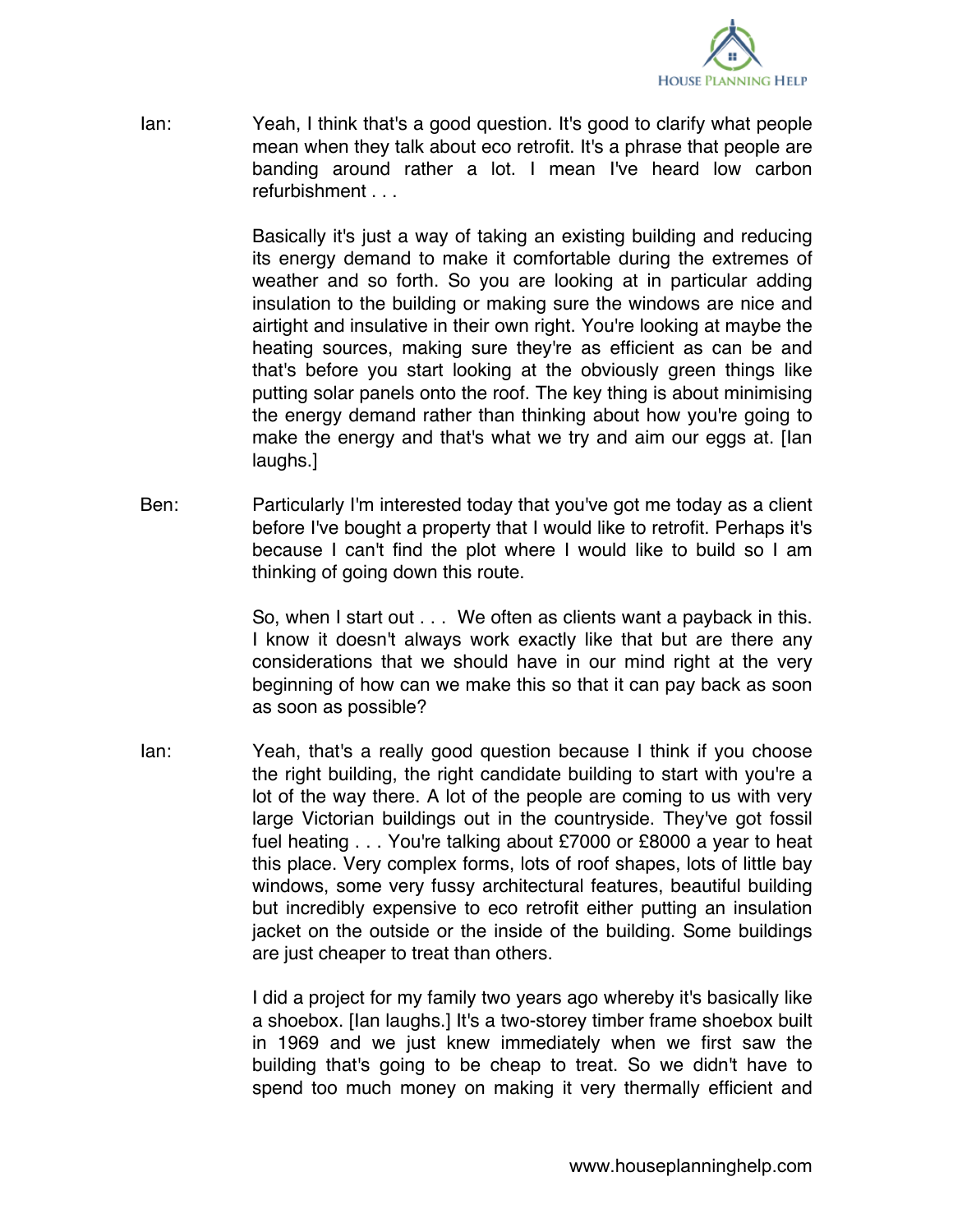

indeed we got it almost carbon neutral for - all in, including VAT, including the solar panels that we did put on - about £70,000. Not the £250,000 you sometimes do see people spending on doing a low carbon refurbishment of a residential property.

- Ben: Can we clarify then what we mean? Is it just a simple form? So you mentioned in that a shoebox. Is it every extra wall that . . . strange direction . . . You wouldn't want a star-shaped house!
- Ian: Well yeah. Exactly. If you speak to a quantity surveyor, you know the people that estimate the cost of a building they'll always say the cheapest buildings to make due to surface area are nice cube shape buildings - very simple shapes and geometries. Also the amount of surface area you're going to treat so if it's a detached villa you've got probably four walls and a roof and a ground floor. So a lot surface area to insulate. If you've got a terraced property, two of your main walls are actually onto another heated space probably so you only have to treat two end walls.
- Ben: You wouldn't have to treat the intervening walls because they would lose energy into the neighbouring ones?
- Ian: Everyone's heating their space so you haven't got -5C next door, have you? You've got another person heating their place to, say, 20C. There's virtually no energy loss unless that's a vacant property and even then it would never get down to outside air temperatures.

Semi-detached, you've got one shared wall which you wouldn't necessarily have to treat.

- Ben: And that's beneficial or does it not matter too much? We're talking about fewer materials if we go down that route because you've only got those two walls and presumably fewer windows to replace.
- Ian: Yeah, exactly. The plan form if it's really efficient, if all the shapes are straightforward and not complicated, if the house is quite modern. Don't forget older buildings tend to be a little bit out of plum. So, you know, when you get a carpenter down there and they're looking and, oh crikey, all the door frames are out, they're going to have to spend maybe half an hour or more hanging a door than if they're working in a modern built property where everything's still plum and the rooms are rectilinear. It's just quicker. That does get factored into contractors quotations. If it's an older property they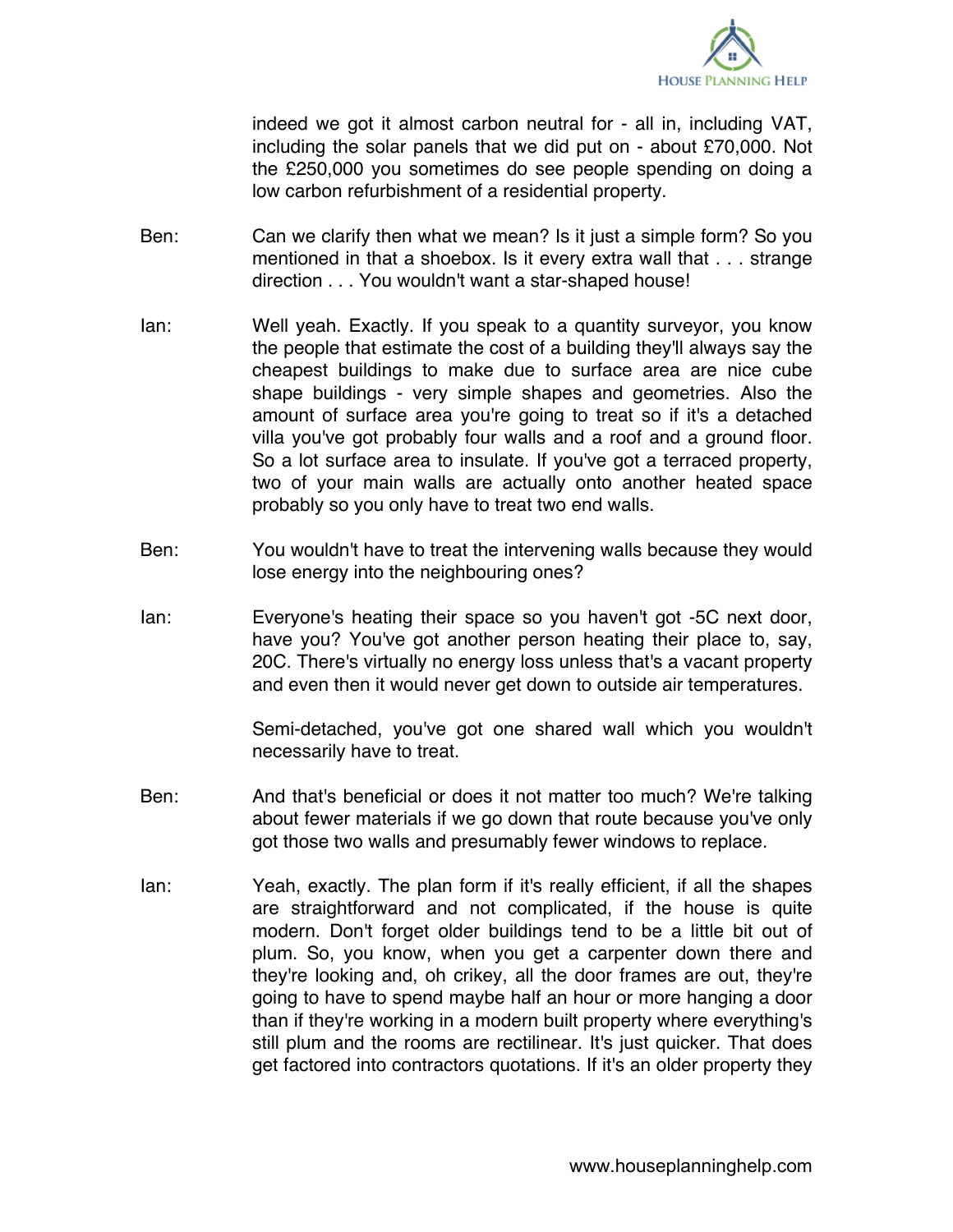

are going to experience more irksome little problems as they move around.

- Ben: Is there such a thing as a property that actually isn't worth investing the money into it? What stage do we think we've got to knock it down or do something else?
- Ian: It's difficult to give a hard and fast on that but very often we are seeing and it's a little bit of a travesty but because of the 20% VAT issue, if it's a very significant extension for instance, and a lot of refurbishment and alterations on the inside and the eco retrofit that we've been mentioning then it might make sense to look at the new build option. You've got the 0% VAT with new build but 20% with refurbishment.

Now one little loophole that people should be aware of is it's 5% VAT if it's strictly speaking just eco retrofit, low carbon refurbishment. If you are mixing it up with an extension or creating a loft conversion or extensive alterations in the house which are not to do with making it energy efficient then it makes the contract impossible to segregate out the 5% from the 20% so the VAT man will have furrowed brows when looking at that. [Ian laughs.] So the contractor has to take a view on what they take on at 5% VAT. If you can just do, strictly speaking, an eco retrofit in its own right then you should be able to get in done at 5% VAT.

- Ben: You mentioned extensions there. The ones that I have seen, retrofits where they feel they've got this payback it's because they've added on space. Would you agree, is that something that we should be factoring in? I know strictly speaking it's not a retrofit, is it?
- Ian: That's a real estate issue, isn't it? The UK market, real estate agents speak in terms of the number of rooms and that's crudely how they equate value. Whereas in other countries, you hear it a lot, people value the space that's created as well, not just the number of bedrooms. Notwithstanding, when people think, if we're doing a big extension we're going to get some more rooms out of this property so we'll get some more money back in the long run when we come to sell. That's in a nutshell how people see it.

Yeah, you have to make your own evaluation. You have to make an evaluation about finding a property which is I think either big enough for what you need right now, doesn't need to have an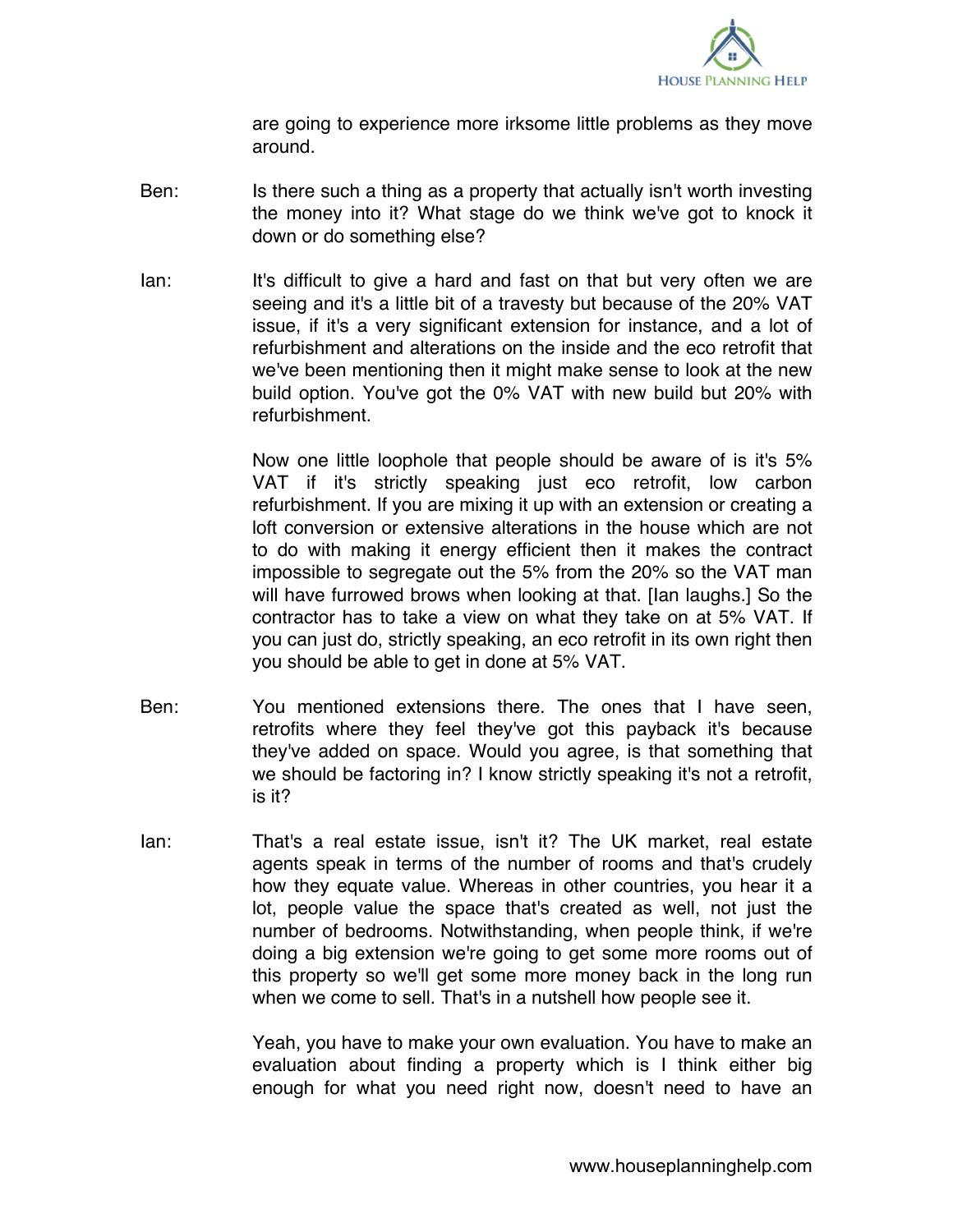

extension, and then you can just concentrate on doing, like I say that 5% VAT-rated work. If you want to put your mark on the building and do a nice big extension as well and then do the energy refurbishment . . . I don't know, you might well run out of money.

- Ben: So you could do it in two stages and then you could have your 5%?
- Ian: Yeah, we have recommended that to people in the past. Do two contracts. Do your extension first and then do your eco retrofit on the old building afterwards. It's perfectly plausible.
- Ben: Good advice. When we're first looking at that building, is it worth us taking advice at that stage?
- Ian: Oh yeah. Definitely. If you can bring someone along to have a look at early stages it would be a good idea. If you do keep in mind some of those very basic principles about does it have any shared walls that you won't have to treat? Are the shapes easy to treat? And also the conservation area issues and historic buildings. Sometimes the front elevations, you can't really touch them from the outside. Don't forget about that as well. So if you're looking in a really nice part of the town there may be some restrictions in what you can do anyway on the front of the building. So if you have someone along with you they may be able to point some of these things out for you.
- Ben: Should we be avoiding that internal insulation scenario? You mentioned that Victorian facade or whatever. It's just going to be more complicated down that route and as far as I can see the less complicated it is the easier it is. Would that be a fair assessment?
- Ian: Yes, internal external insulation. We talk about particularly the treatment of the walls. You have to go back quite a long way, pre 20th century buildings really, before you start to get solid wall constructions, so in other words no cavity wall in the old masonry constructions.

Cavities were introduced around the turn of the 19th, 20th century as a break between driving rain getting through from the outside of the wall to the inside. Later on in the century, in the 20th century, they started to insulate that cavity but there was always an air gap between the insulation and the outer leaf of brick or whatever it might be.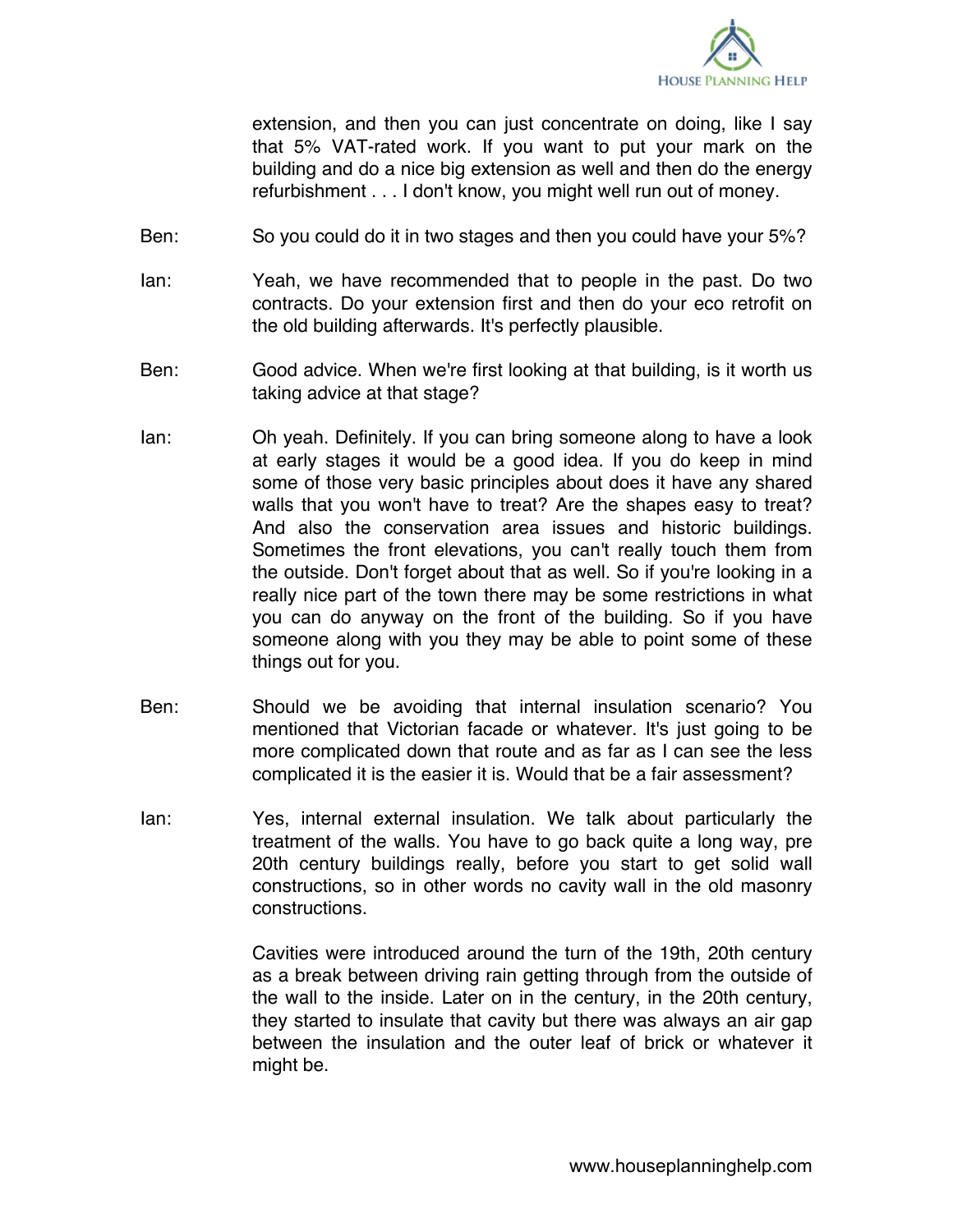

The problem is with solid masonry construction is that if you insulated it on the inside the external wall is staying cold and damp all through the winter and it doesn't transpire its moisture very quickly. It hasn't got the ability to let go of that moisture so you get frost damage, increased frost damage issues on the outside faces of the brick and on the inside you've got a cold face up against the insulation or maybe a small air gap between but it's a wonderful place for mildew growth and spores of fungal growth which is very bad for internal air quality. It's unhealthy. If that makes it out itself past the insulation then that's trouble.

You've got to think also about how timber joists as well have to go through that zone. If you are insulating the inside face they're going to go through the insulation from the warm side into the cold, wet brickwork which stays damper longer and if they're socketed into the brickwork which is the old detail of how they did it those joists are going to rot quicker. It's always been a bit of an issue for older buildings - you have to replace the joist ends but you can imagine how that's going to be accelerated.

One rule of thumb . . . We've done a lot of research into that because sometimes you don't have any choice but to insulate on the inside face . . . One recommendation I could make is try and use an insulation product which is breathable as best you can. So there's calcium silicate boards which are quite expensive but they breathe. They're not the highest performing insulative-wise but they do allow moisture to come through that. It's applied directly onto the masonry face but it allows that moisture to come through and you put a lime plaster on the face. That also breathes. Don't, for goodness sake, put emulsion paint on. Put a mineral based paint onto the lime plaster because that also breathes. If you fill up the pores with an emulsion paint and then it can't breathe any more. But that helps to keep the wall healthy, it helps bring the moisture out of the wall into the internal heated space and then it can ventilate that way.

Another rule of thumb is don't insulate to too high a degree. If you have a very, very good U value you're going to accentuate those problems that I talked about earlier about frost damage and also the instance of having a dew point inside your construction which is not healthy.

Ben: We had this in a Google+ Hangout the other day where, I know it's a more extreme environment, but up in Toronto it was mentioned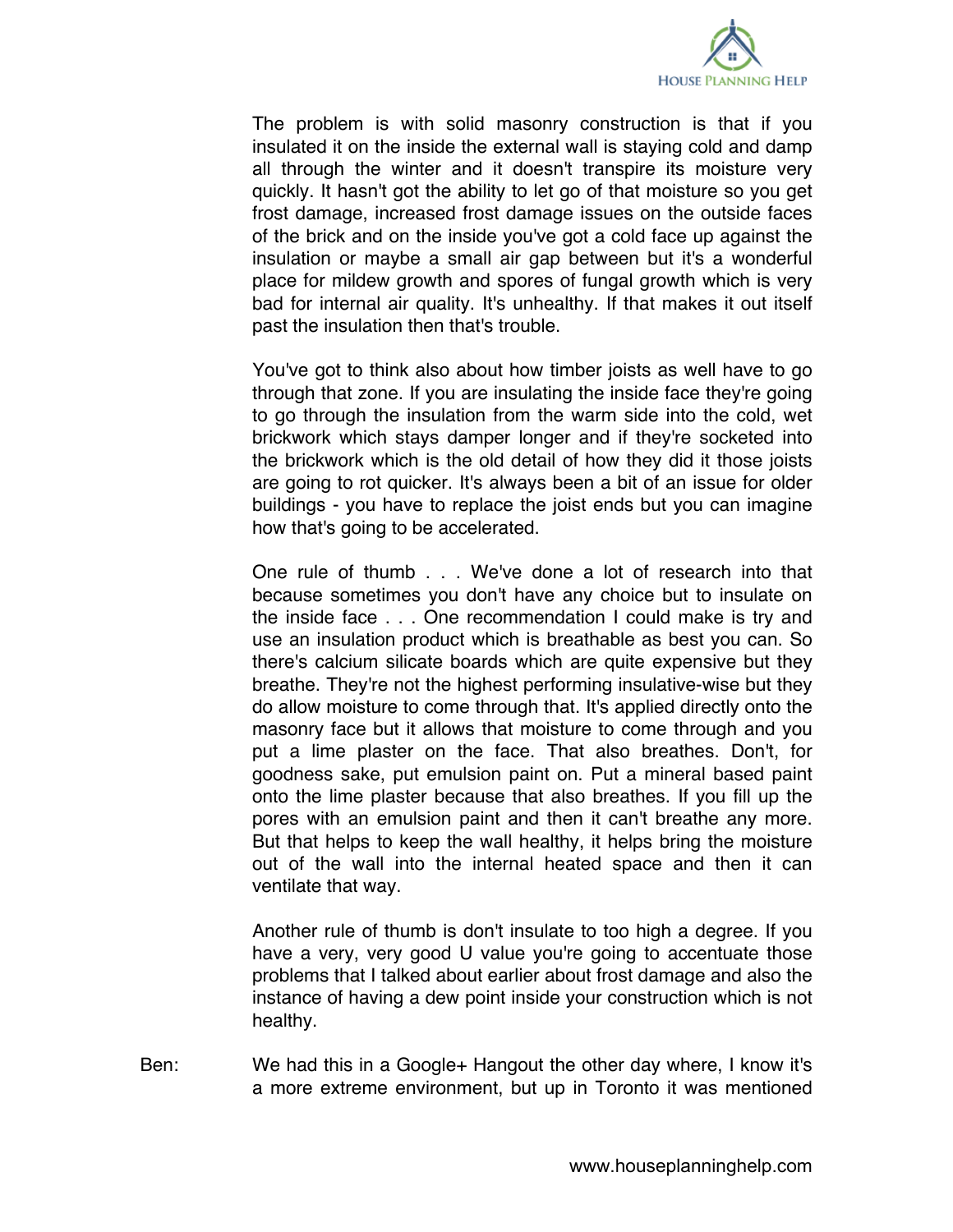

that some people have started insulating internally and it's the same freeze thaw process. Is it down to design? Can this be avoided in any climate if you're thinking, not too much insulation because we've got to keep that wall . . .

- Ian: Yes, to an extent. There's a whole raft of issues. I mean when we did the retrofit I was talking about earlier, the one we did for my family, that was a timber frame house and we insulated from the inside. We took the old plasterboard off, we actually built in the walls a little bit, so we increased the depth of the studs up to 150mm and then we filled it with sheep's wool. So that breathes, that's a nice breathing insulation, but that construction was originally designed to breathe to the outside so it's got a cladding panel on the outside and there's a ventilation path behind that cladding. It all breathes to the outside anyway. Timber frame allows you to do that. I imagine some Canadian house types, they build more in timber frame out there but over here where you have masonry construction far more, insulating on the inside is always problematic. So if you can, try and insulate on the outside.
- Ben: Are there any particular materials or construction types that will make this job easier or does it not really matter?
- Ian: Well . . . [Ian laughs] It's not an easy question to answer because for each instance you're going to have a different solution. So you might have a suspended timber floor. There are techniques for insulating a suspended timber floor which are relatively cheap to do, slightly more complicated if you've got to insulate a groundbearing slab. What do you do about a big lump of concrete which has got no insulation on it? What we did was we put a little bit of perimeter insulation around that 1960s built house. It had no screed it just had a power-floated concrete slab and very low ceiling heights so we couldn't build on top. When we dug this perimeter channel of insulation at the edge of the slab before it hit the outer wall it made a little thermal break and then we made the decision to use 8mm of cork right across the ground floor which itself is an insulative material. It's also what we walk on and it's a beautiful finish. So we've revalued and revisited cork, which went out of fashion in the 1970s! [Ian laughs.]

Another solution for the ground floor where we had a groundbearing slab was when we had very high ceilings we made a calculation that if we lifted just four internal doors about 170mm, which is the same height as the first step on the staircase, we could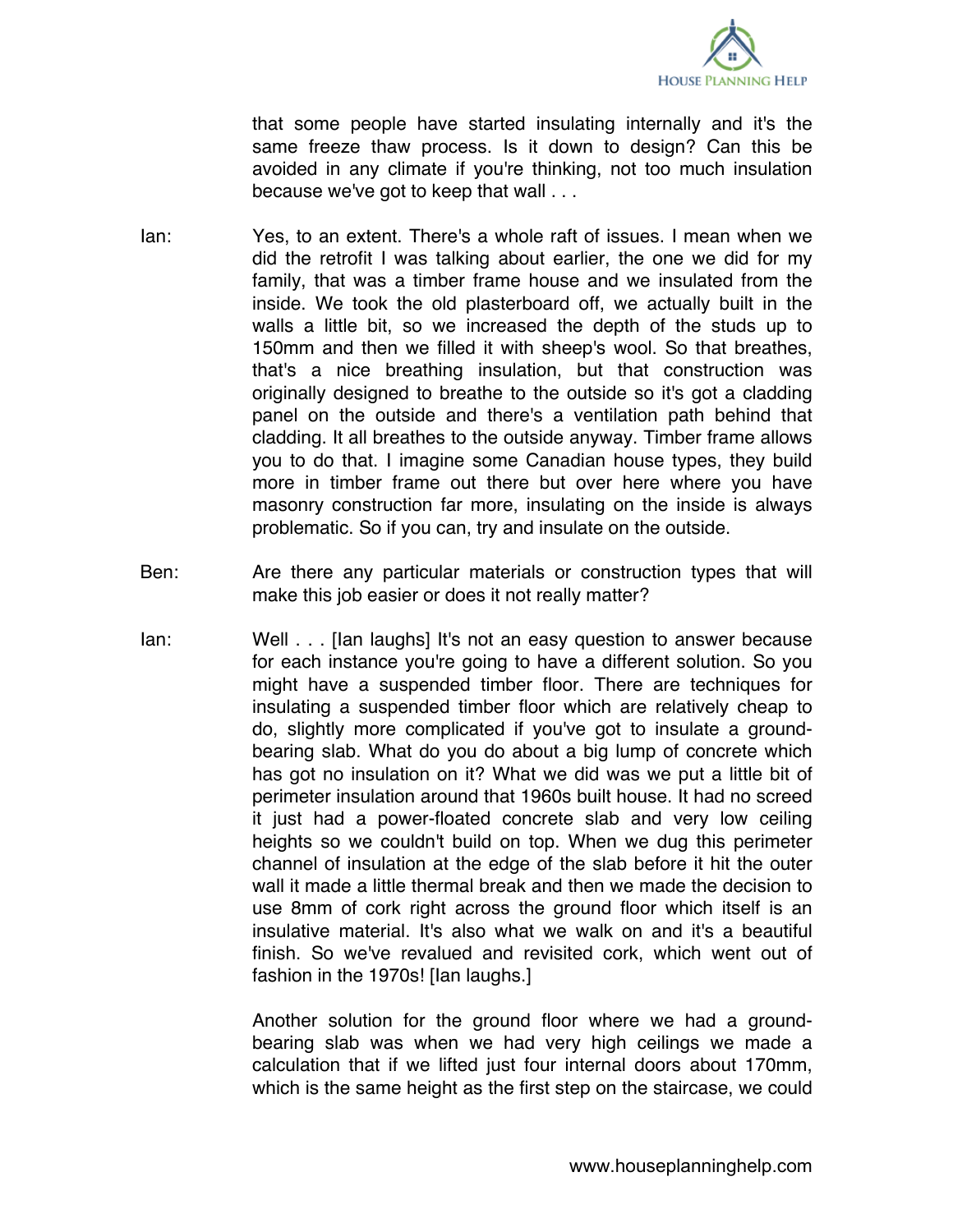

insulate right up to that first step, raise the newel post a the bottom as if it was never there before. That was the way we insulated a ground-bearing slab to a very high level on a very old Victorian property which had a ground-bearing slab.

Yes, it's a tricky question. You could go around the building, look at different wall solutions, different roof solutions but everything has to be taken into consideration. Going back to one of your earlier questions about should you take advice from someone early on when you're evaluating a house that you should possibly buy that's the sort of key area which needs to be looked at. How could you treat these different technical situations?

- Ben: I often look at certain buildings, council flats, whatever they might be but they're in a very good location. Are they ripe for retrofit or does a certain amount of it depend on how they've been built?
- Ian: When you say a council flat, like in a block?
- Ben: Perhaps not a block. Perhaps council detached houses but ones that were built some time ago, so 40, 50, 60 years ago so they're ready for something to happen. Perhaps the room sizes are not bad but they've got a core location in the town or the village.
- Ian: Yeah, usually of that sort of period they were building quite simply and very economically. You've got your good rectilinear and square shapes and plans, and the walls will be true. So the contractor's not going to be concerned that they're going to spend hours and hours and hours getting that wall just right and the tiling is going to work easily and all that sort of thing.

Also I suppose is they're going to be much more open to being treated on the outside. One of the really exciting opportunities is giving an old house . . . We did one about eight years ago on a house in Hove which wasn't a particularly good-looking house. We were charged with turning it around, doing an eco retrofit on this house, and turning it into a really sexy and desirable building. So people are amazed when we say the old building is still under there. We completely changed the look of this building, slightly changed the roof profile, changed how some of the glazing worked on the building and we gave it a new insulative coat on the outside and new cladding. It turned it from being a very dour, late 50s villa into quite a swanky house for the 21st century. So that's an opportunity.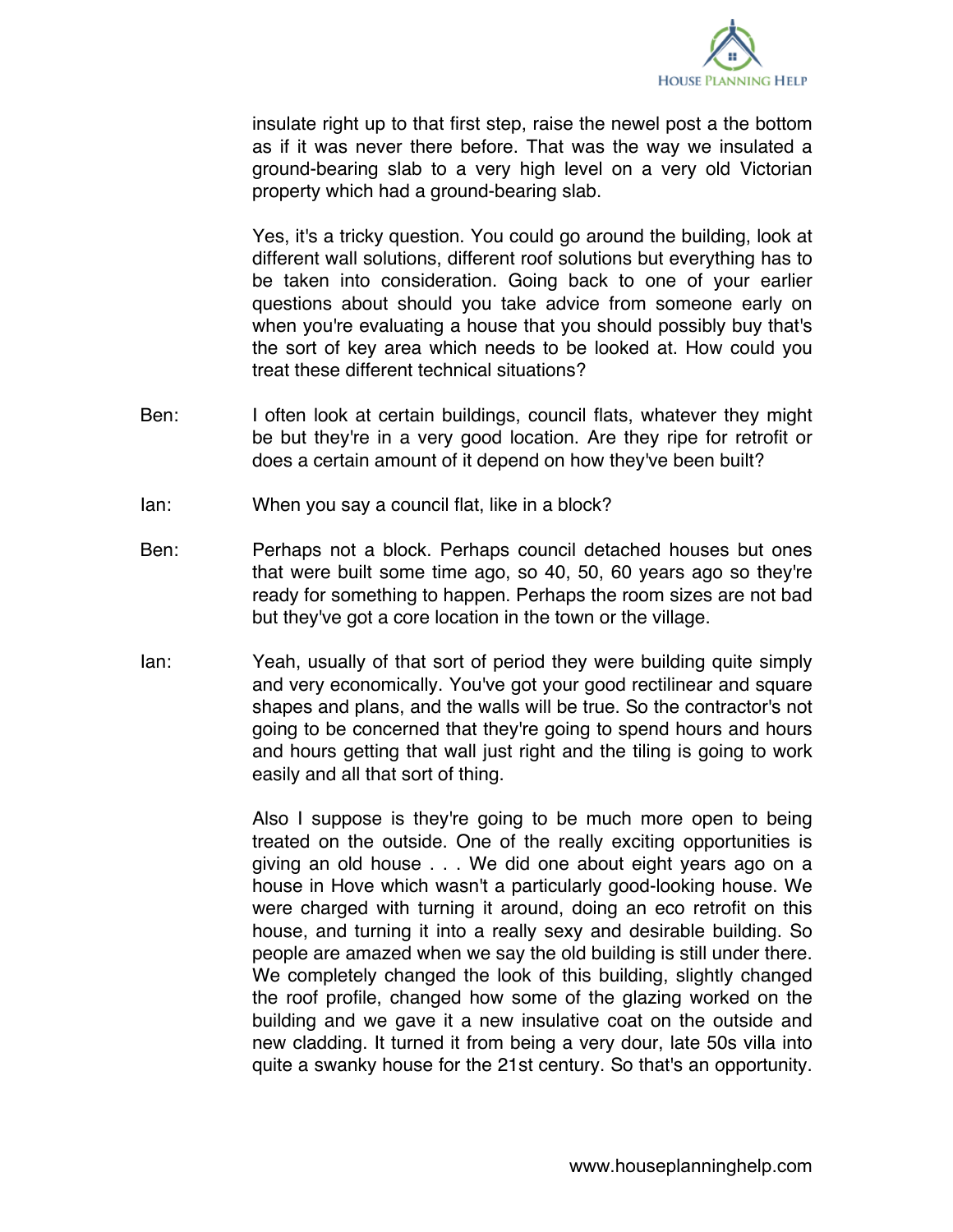

When you go into those old 1950s, 1960s council-built properties they're probably aching for a treatment like that.

If you're in a street you can perhaps start to agree with neighbours about all doing it. We've done a trial of that in fact. We did a streetwide study, only hypothetical but what if the whole street did an over-cladding of their house. The terrace in question was quite small, unit sizes, the rooms were small so an internal insulating job of that would have been really noticeable on the inside rooms. Insulating on the outside was the only reasonable thing to look at but it would need to have a very concerted effort from the whole street to do it well. I think also if you have got a contractor who can do a whole street you're looking at really, really making the numbers work much better because of the savings of buying in bulk and so forth.

- Ben: Ian, this may be a good point to bring in a couple of examples and The Nook was very different because it was a period property and again, I suppose, although we've been searching for ideal properties to retrofit we may just think I've got to retrofit here so lead us through that example.
- Ian: The Nook was a different kettle of fish entirely, yeah, built in the 1890s it's solid wall construction. It was in a conservation area so the front of the house was very . . . It had some sort of value to the local planning authority, although I'm still scratching my head as to what is so valuable about it. [Ian laughs.] It's a villa as well so it had four complete outer walls as well as its roof and ground floor. So we had to treat the inside elevation because of the architectural features with the two bays, we had to treat that on the inside face. That elevation is not insulated quite as well as the three side and back elevations which are treated from the outside.

But it hardly looks, if you see the building, you won't notice it having been treated from before and after which is why if you see the website you'll see the before shot and the after shot, and it's so difficult to tell the difference.

It was very expensive to do. I think although the contractor did it for as cheap as they possibly could it was about £130,000 and that was just for treating the external fabric of the building really. It did get a new boiler and it did get a mechanical ventilation system with heat recovery but you can see where the differences in cost come.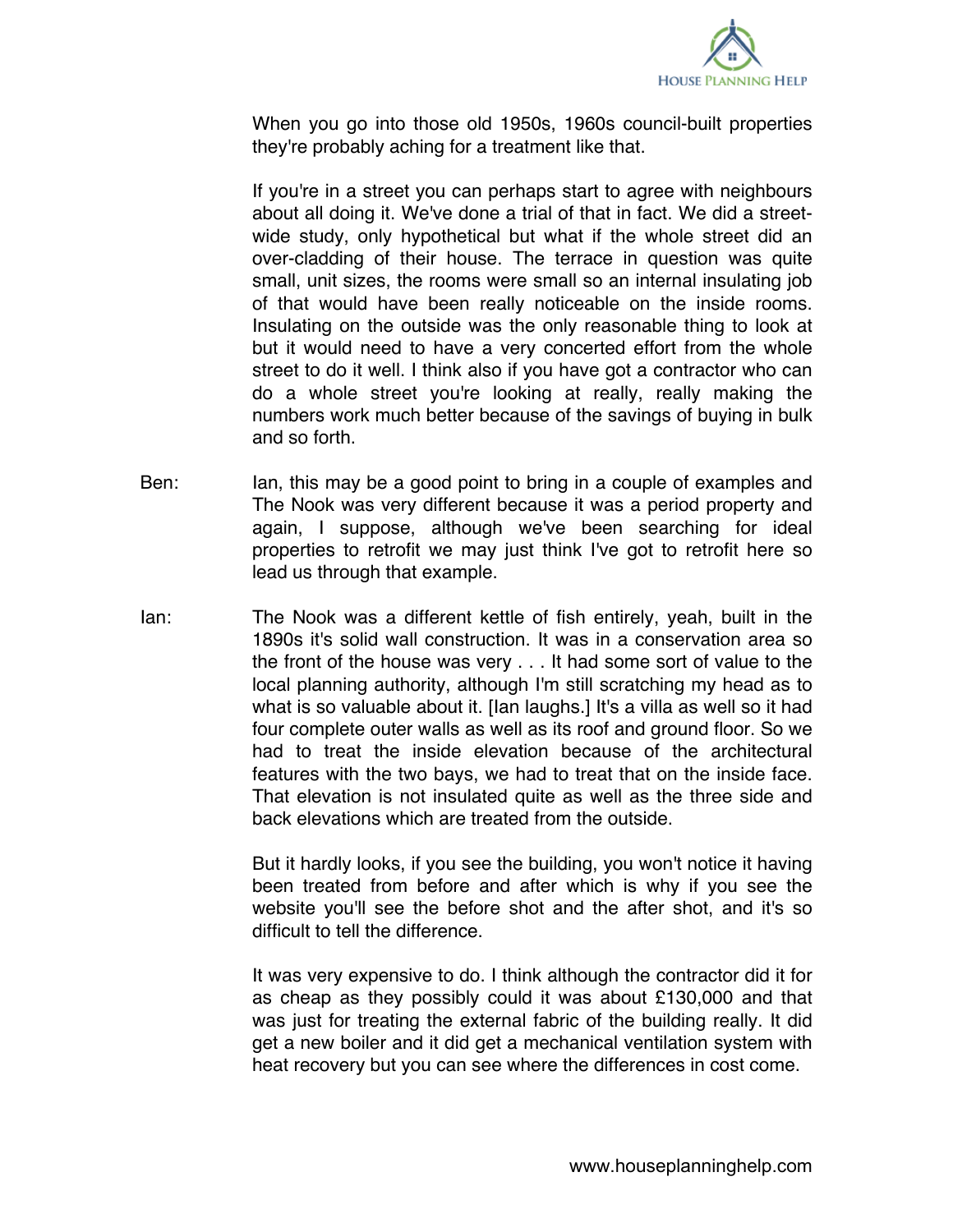

- Ben: And I guess you look at that at the end of the day and think was it worth the investment or someone new coming to repeat that. Have you had anyone else who's wanted to go down that route?
- Ian: Well, it's a house in multiple occupation run by Two Piers Housing Co-op and their bills have come down enormously as well and on the heating, it's achieves and exceeded the performance. On electrical use we didn't have that much control over it. It's slightly not as we planned or predicted but it achieved the target for the Retrofit for the Future programme which was roughly around that 17kg of carbon per annum per  $m^2$ . So from that point of view it was good but the cost benefit analysis of that is going to be a bit of a stumbling block for a lot of people. To achieve that level of performance is a lot of money to spend.

That's why this other project built in the 60s with a flat roof and it's basically a shoebox terrace, it's a much cheaper property to treat and to achieve that all important affordable warmth.

- Ben: That's a good comparison. I like that but I have one more question about the old housing stock. Is there ever a line where we shouldn't touch these buildings. Clearly in the UK we have listing so we're not going to be completely refacing those but is there any theoretical line or is it down to each and every one of us?
- Ian: I do think there is a case for evaluating a large amount of area to be ... whether or not we should be trying to keep these houses. If they are really uneconomic to treat and to be able to allow people to live comfortably without busting the budget because even middle income owners are now struggling to heat their properties. It's a financial burden and it's going to increase. So I do think we need to rethink quite large areas of our towns and cities, and say these houses over here they're going to be uneconomic to treat and we possibly ought to be thinking about renewal on quite a large scale but of course that's a big commitment and a lot of money which would obviously have to be put up.

What we mustn't do is be designing new buildings which are just as energy ignorant if you like as the old buildings. That would be a disaster! [Ian laughs.]

Ben: Well Ian, thank you very much. We've had some great information today. I really appreciate that.